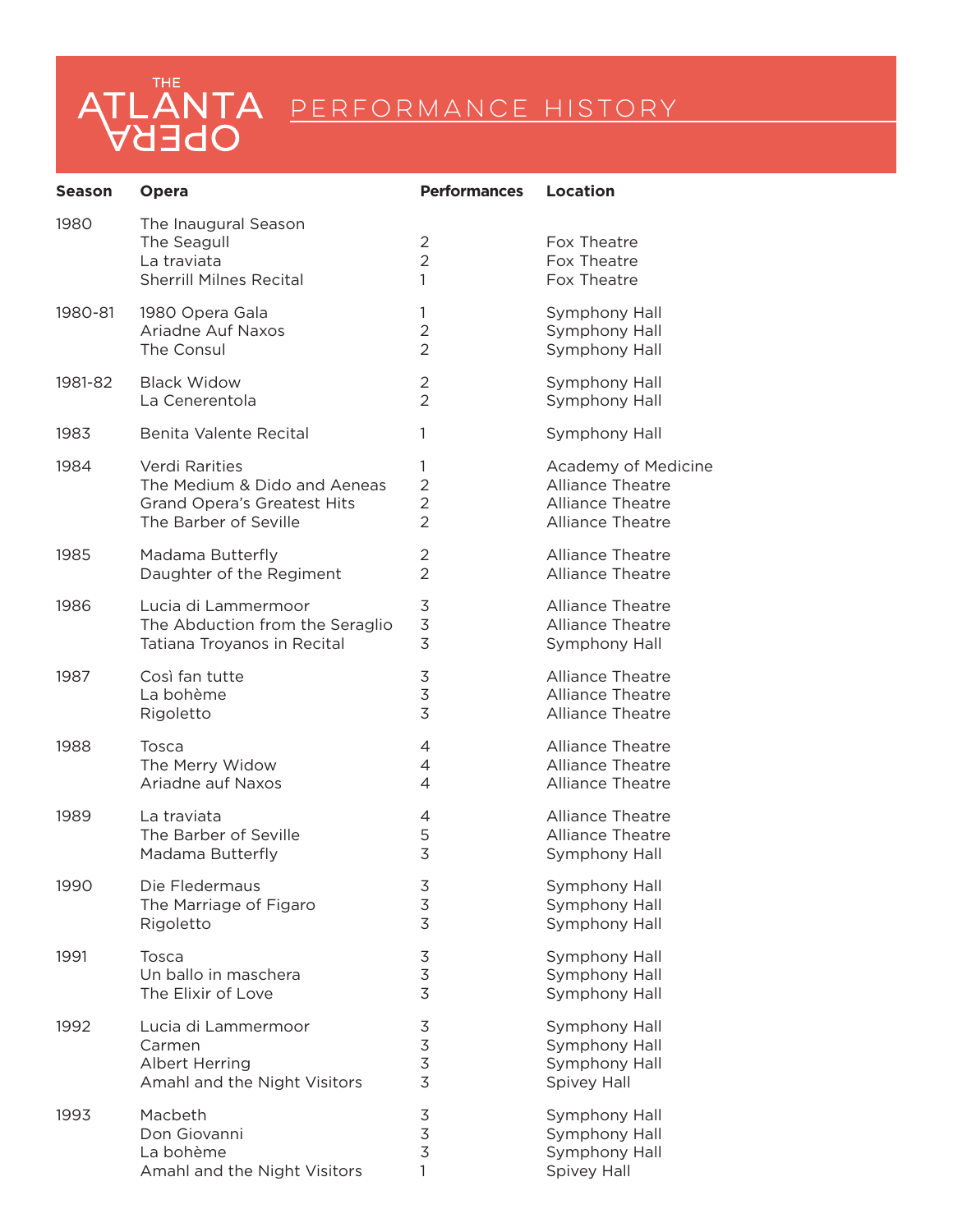| <b>Season</b> | Opera                            | <b>Performances</b> | <b>Location</b>             |
|---------------|----------------------------------|---------------------|-----------------------------|
| 1994          | Mozart Requiem                   | 1                   | Cathedral of St. Philip     |
|               | Turandot                         | $\overline{4}$      | Symphony Hall               |
|               | The Pearl Fishers                | $\overline{3}$      | Symphony Hall               |
|               | Norma                            | 3                   | Symphony Hall               |
|               | Amahl and the Night Visitors     | 3                   | <b>Robert Ferst Theatre</b> |
| 1995          | Mozart Requiem                   | 1                   | Cathedral of St. Philip     |
|               | Faust                            | $\overline{2}$      | Fox Theatre                 |
|               | Aida                             | $\overline{2}$      | Fox Theatre                 |
|               | Amahl and the Night Visitors     | $\overline{2}$      | <b>Spivey Hall</b>          |
| 1996          | Mozart Requiem                   | 1                   | Cathedral of St. Philip     |
|               | Il trovatore                     | $\overline{2}$      | Fox Theatre                 |
|               | Madama Butterfly                 | $\overline{3}$      | Fox Theatre                 |
|               | Der Rosenkavalier                | $\overline{2}$      | Fox Theatre                 |
|               | Of Thee I Sing                   | 1                   | Symphony Hall               |
|               | International Opera Gala         | 1                   | Symphony Hall               |
| 1997          | Mozart Requiem                   | 2                   | Cathedral of St. Philip     |
|               | Nabucco                          | $\overline{2}$      | Fox Theatre                 |
|               | Tosca                            | 3                   | Fox Theatre                 |
|               | Cavalleria Rusticana & Pagliacci | 3                   | Fox Theatre                 |
| 1998          | Mozart Requiem                   | 1                   | Cathedral of St. Philip     |
|               | Andrea Chénier                   | $\mathsf 3$         | Fox Theatre                 |
|               | Don Giovanni                     | 3                   | Fox Theatre                 |
|               | Manon                            | 3                   | Fox Theatre                 |
|               | La traviata                      | 3                   | Fox Theatre                 |
| 1999          | Macbeth                          | 3                   | Fox Theatre                 |
|               | The Capulets and the Montagues   | $\overline{3}$      | Fox Theatre                 |
|               | La bohème                        | 4                   | Fox Theatre                 |
|               | Samson and Delilah               | 3                   | Fox Theatre                 |
| 2000          | Rigoletto                        | 3                   | Fox Theatre                 |
|               | Così fan tutte                   | 3                   | Fox Theatre                 |
|               | Lucia di Lammermoor              | 3                   | Fox Theatre                 |
|               | Turandot                         | 3                   | Fox Theatre                 |
| 2001          | Otello                           | 3                   | Fox Theatre                 |
|               | Un ballo in maschera             | 3                   | Fox Theatre                 |
|               | Falstaff                         | $\overline{3}$      | Fox Theatre                 |
|               | Il trovatore                     | 3                   | Fox Theatre                 |
| 2002          | La Rondine                       | 3                   | Fox Theatre                 |
|               | The Pearl Fishers                | $\mathfrak{Z}$      | Fox Theatre                 |
|               | The Marriage of Figaro           | $\overline{4}$      | Fox Theatre                 |
|               | The Flying Dutchman              | $\overline{4}$      | Fox Theatre                 |
| 2003          | The Magic Flute                  | 4                   | Fox Theatre                 |
|               | Salome                           | 3                   | Fox Theatre                 |
|               | Aida                             | 4                   | Atlanta Civic Center        |
|               | The Elixir of Love               | 4                   | Atlanta Civic Center        |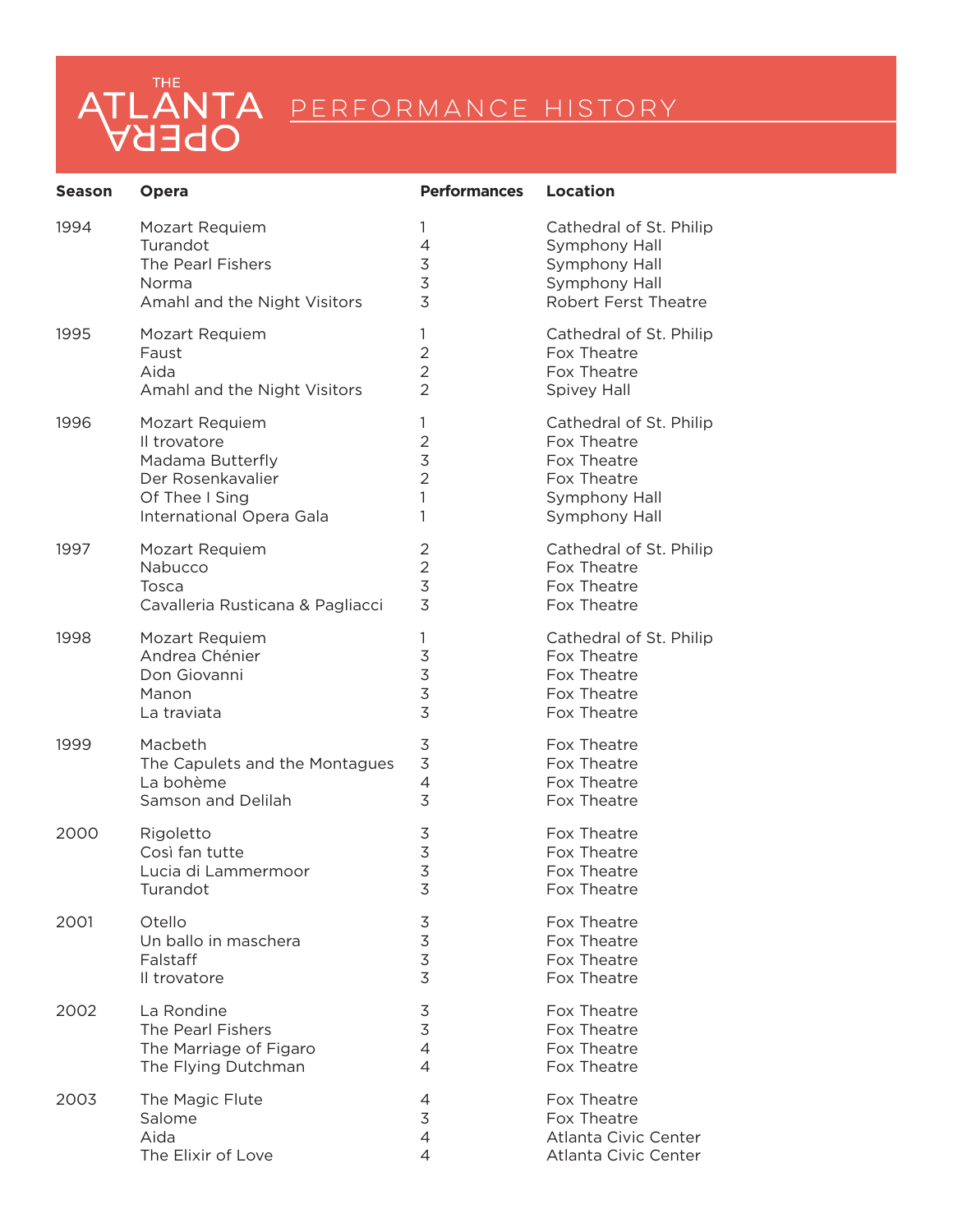| <b>Season</b> | <b>Opera</b>                    | <b>Performances</b> | <b>Location</b>                    |
|---------------|---------------------------------|---------------------|------------------------------------|
| 2004          | Eugene Onegin                   | 3                   | Atlanta Civic Center               |
|               | Madama Butterfly                | 3                   | Atlanta Civic Center               |
| 2004-05       | Carmen                          | 3                   | Atlanta Civic Center               |
|               | Don Giovanni                    | $\mathsf 3$         | Atlanta Civic Center               |
|               | La bohème                       | $\mathsf 3$         | Atlanta Civic Center               |
|               | Fidelio                         | 3                   | Atlanta Civic Center               |
| 2005-06       | La traviata                     | 3                   | Atlanta Civic Center               |
|               | Porgy & Bess                    | $\mathfrak{Z}$      | Atlanta Civic Center               |
|               | The Abduction from the Seraglio | $\mathsf 3$         | Atlanta Civic Center               |
|               | Tosca                           | 3                   | Atlanta Civic Center               |
| 2006-07       | Carmina Burana/Pagliacci        | 3                   | Atlanta Civic Center               |
|               | <b>Barber of Seville</b>        | $\mathfrak{Z}$      | Atlanta Civic Center               |
|               | Romeo and Juliette              | 3                   | Atlanta Civic Center               |
|               | Spring Gala Concert             | 1                   | Atlanta Civic Center               |
| 2007-08       | Turandot                        | 4                   | Cobb Energy Performing Arts Centre |
|               | Hansel & Gretel                 | 4                   | Cobb Energy Performing Arts Centre |
|               | Cold Sassy Tree                 | 4                   | Cobb Energy Performing Arts Centre |
|               | The Marriage of Figaro          | 4                   | Cobb Energy Performing Arts Centre |
| 2008-09       | Madama Butterfly                | 4                   | Cobb Energy Performing Arts Centre |
|               | Cinderella                      | $\overline{4}$      | Cobb Energy Performing Arts Centre |
|               | Akhnaten                        | $\overline{2}$      | <b>Emory Schwartz Center</b>       |
|               | Il trovatore                    | 4                   | Cobb Energy Performing Arts Centre |
|               | The Flying Dutchman             | 4                   | Cobb Energy Performing Arts Centre |
| 2009-10       | The Elixir of Love              | 4                   | Cobb Energy Performing Arts Centre |
|               | Orfeo & Euridice                | 4                   | Cobb Energy Performing Arts Centre |
|               | Aida                            | 4                   | Cobb Energy Performing Arts Centre |
|               | The Magic Flute                 | 4                   | Cobb Energy Performing Arts Centre |
| 2010-11       | La bohème                       | 4                   | Cobb Energy Performing Arts Centre |
|               | Porgy & Bess                    | 4                   | Cobb Energy Performing Arts Centre |
|               | Così fan tutte                  | 4                   | Cobb Energy Performing Arts Centre |
| 2011-12       | Lucia di Lammermoor             | 4                   | Cobb Energy Performing Arts Centre |
|               | The Golden Ticket               | 4                   | Cobb Energy Performing Arts Centre |
|               | Don Giovanni                    | 4                   | Cobb Energy Performing Arts Centre |
| 2012-13       | Carmen                          | 4                   | Cobb Energy Performing Arts Centre |
|               | La traviata                     | 4                   | Cobb Energy Performing Arts Centre |
|               | The Italian Girl in Algiers     | $\overline{4}$      | Cobb Energy Performing Arts Centre |
| 2013-14       | Tosca                           | 4                   | Cobb Energy Performing Arts Centre |
|               | Faust                           | 4                   | Cobb Energy Performing Arts Centre |
|               | The Barber of Seville           | 4                   | Cobb Energy Performing Arts Centre |